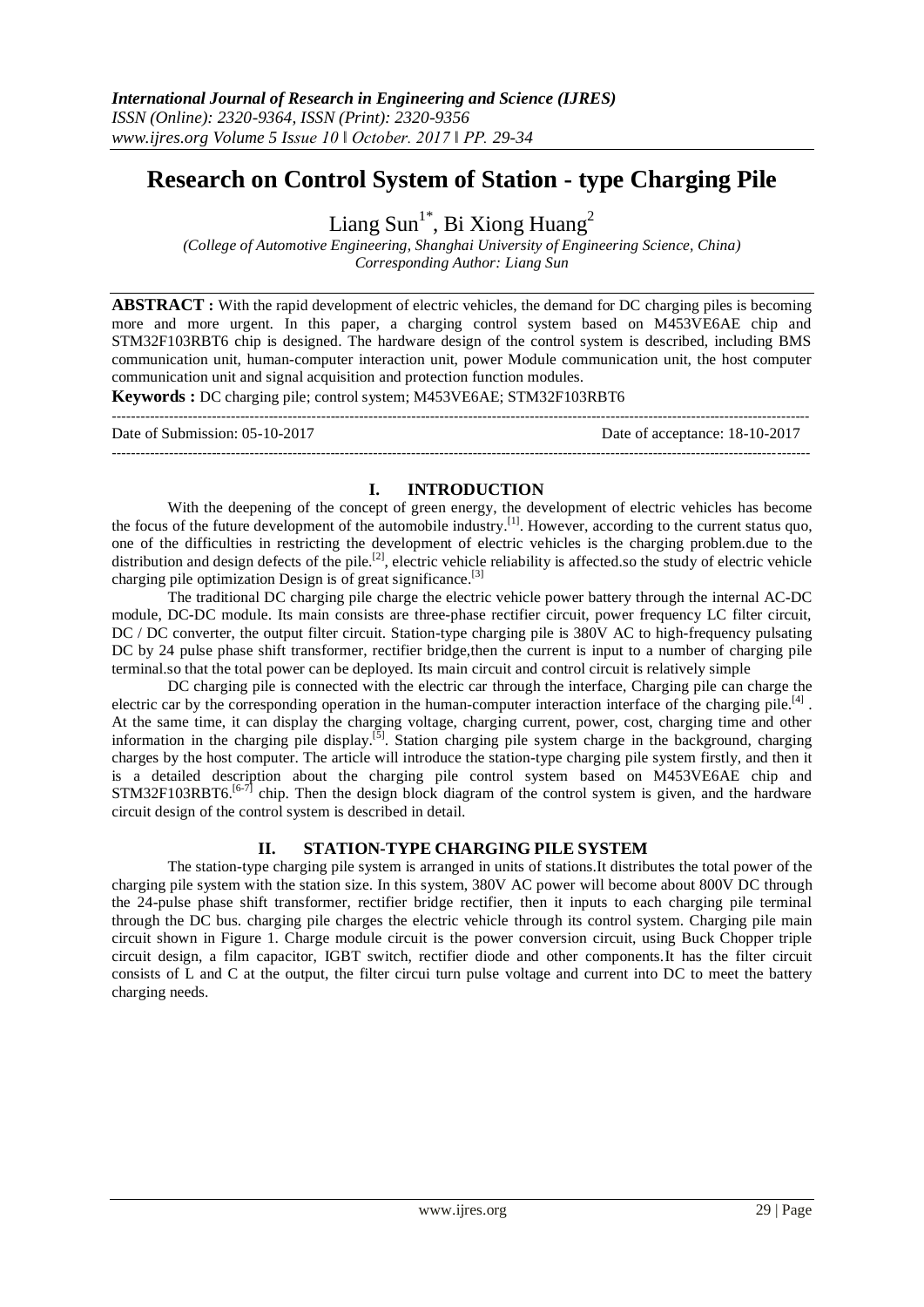

**Figure 1** Charging Pile Main Circuit

## **III. CONTROL SYSTEM HARDWARE CIRCUIT DESIGN**

Charging pile control system uses M453VE6AE chip and STM32F103RBT6 chip, the control system block diagram shown in Figure 2. Output voltage sampling and signal conversion circuit and output current sampling and signal conversion circuit collect the pile output voltage and current real-time, and scaled into the voltage value of  $0 \sim 3.3V$  that it can be identified by STM32F103RBT6 chip.STM32F103RBT6 gets Output voltage and current feedback value of the digital signal through A / D conversion, and it will gets the PWM control signal by compared feedback value and the battery management system settings in the control cycle, and then isolated by the IGBT drive circuit to control the output of the main power circuit.

The charging pile has a very perfect protection circuit, which guarantees the reliable operation of the charging pile. The protection of the system are: input overvoltage, undervoltage, high temperature protection, output overvoltage, undervoltage, output overcurrent and so on. Respectively, compared with the corresponding set value, when more than the set value, that is, a failure of the charging pile, stop sending PWM signal to avoid damage to the charging pile. The charging pile uses a logic gate to block and the software blocks the PWM signal. The logic gate is blocked by the logic gate chip and the charging signal of the charging pile is used as the logic enable signal to realize the hardware blockade of the PWM signal, which is more reliable than the software blockade., through it will stop sending PWM signal in the charging pile failure for software blockade.

Input voltage, output voltage over-voltage detection and output current over-current detection achieved by the output voltage sampling and signal conversion circuit and the output current sampling and signal conversion circuit. and current and voltage are sent to STM32F103RBT6 A / D conversion module by their respective detection circuit, it achieves protection by comparing with the set of protection points.The overtemperature detection protection circuit real-time detects the temperature of the charging pile IGBT and provides the status information to the STM32F103RBT6. When the IGBT temperature exceeds a given range, the status information becomes the fault signal. Before the PWM signal output from the STM32F103RBT6 is supplied to the IGBT drive circuit, it is logically combined with the fault signal in the digital logic protection module. The digital logic protection module is programmed in the STM32F103RBT6 to lock the PWM signal in the event of a failure of the charging piles and Issued an interrupt signal to achieve the rapid protection of the charging pile and battery. In addition, the STM32F103RBT6 also provides a trigger signal to the current relay.

At the same time, the charging pile with CAN bus interface circuit, to achieve charging pile and electric vehicle BMS handshake communication. In order to see the charging voltage, charging current, charging time, charging power and other information, the control system has a display communication with the RS232 communication interface circuit. In addition, in order to store the charging data information and control charging, charging pile control system also has a RS485 communication interface circuit with the host computer.it can control to receive emergency stop signal, charge gun electric lock signal,to lock on or off charge the pile of the LED lights, cooling fan, charging gun electric by the M453VE6AE. M453VE6AE and STM32F103RBT6 two chips communicate through the RS485 communication interface circuit.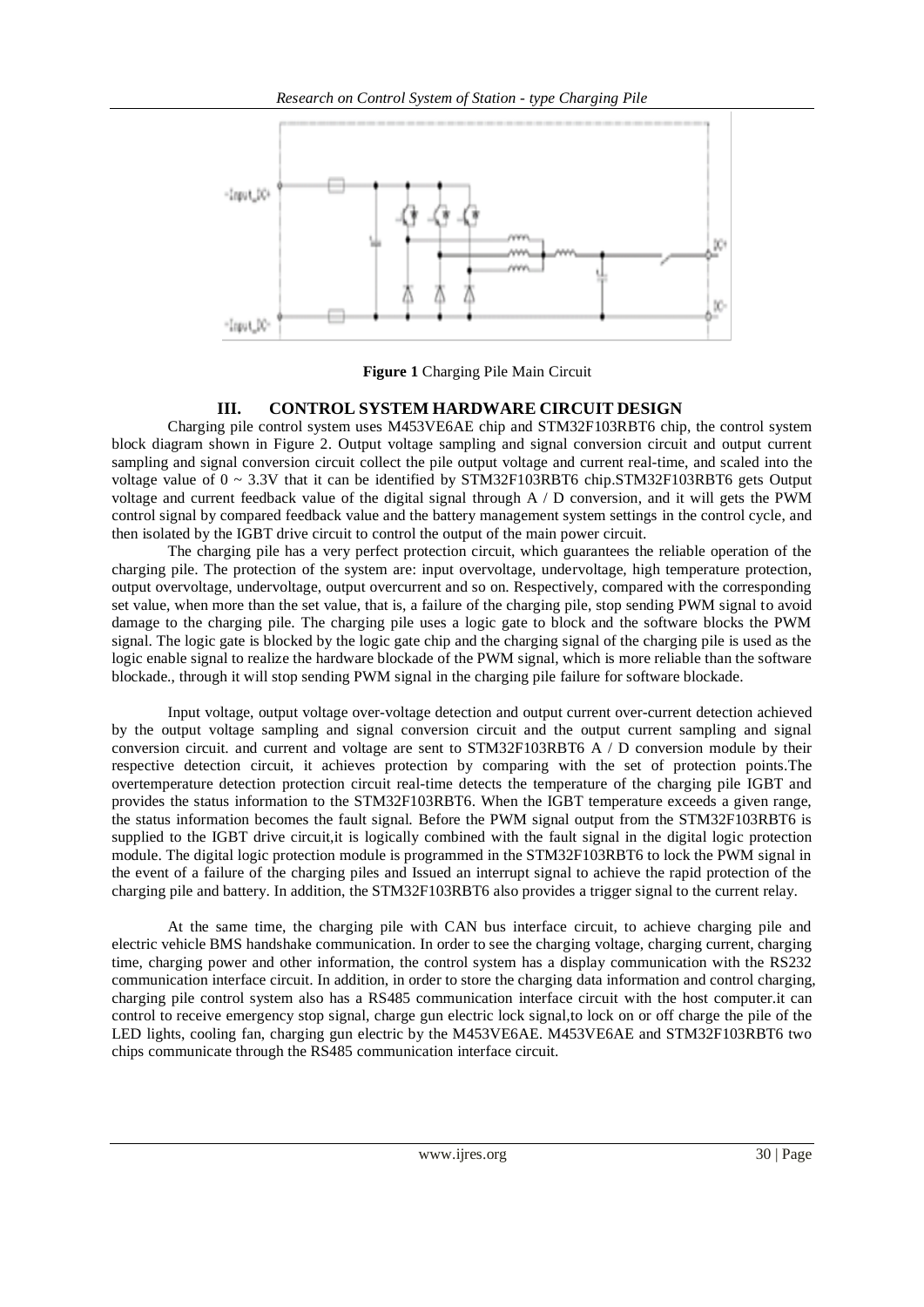

**Figure 2** Block diagram of the control system

### **3.1 IGBT drive circuit**

PWM signal output through the STM32F103RBT6 chip enter to the logic gate chip, then into the hardware drive circuit to drive the IGBT turn on and off.The logic gate chip enable pin connect to the charging pile fault signal to achieve PWM signal hardware blockade. Which IGBT hardware drive circuit shown in Figure 3:



**3.2 output voltage sampling and signal conversion circuit**

The output voltage sampling and signal conversion circuit converts the strong electric signal output from the main power circuit into the  $0 \sim 3.3V$  weak signal recognized by the STM32F103RBT6 chip A / D module and isolates the main power circuit and the control circuit. Output voltage sampling and signal conversion circuit using Hall voltage sensor WHV05AS5S6 and one to one of the inverting operational amplifier. WHV05AS5S6 is a closed-loop voltage sensor made using the Hall effect principle, capable of measuring AC, DC, pulse signals and other irregular signals. The rated current IPN is 5mA, the measurement range IP is  $0 \sim \pm 10$ mA, the measured voltage VPN is  $5V \sim 1200V$ , the output voltage Vo is  $2.5 \pm 0.625V$  \* (IP / IPN). Supply voltage of 5V, it has high precision, good linearity, temperature range and other advantages.

Output voltage sampling and signal conversion circuit shown in Figure 4, the voltage sensor input is the current signal,  $R1 \sim R5$  is the matching resistor, matching resistance in accordance with the size of the rated input current to choose. At the same time in order to reduce the output resistance, increase the load capacity of the circuit and the sampling and signal conversion circuit output and input in phase, the output of the Hall voltage sensor connected one by one in-phase op amp.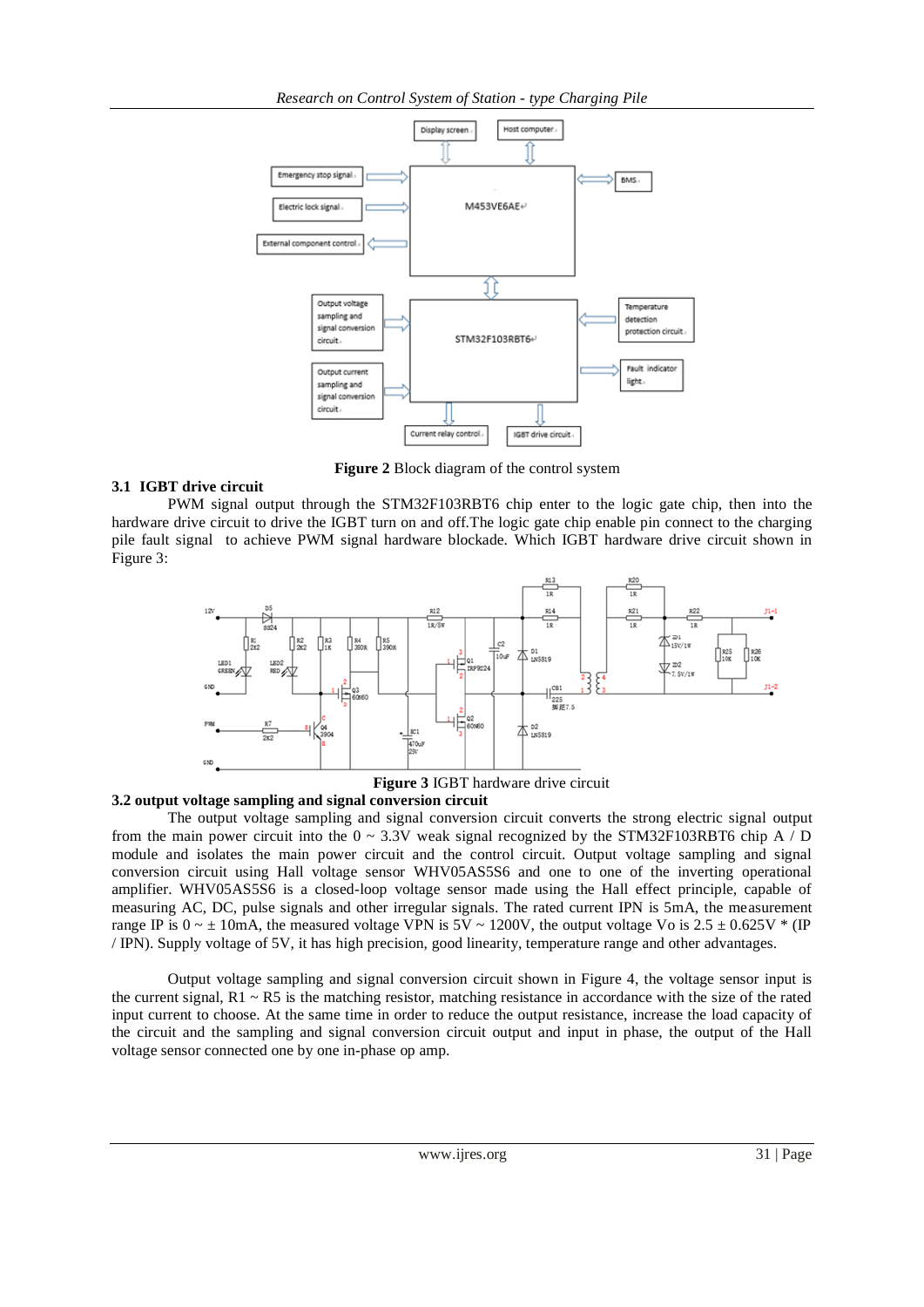

**Figure 4** Output voltage sampling and signal conversion circuit

#### **3.3 Output current sampling and signal conversion circuit**

released and reset.

Output current sampling is mainly realized by Hall current sensor. Hall current sensor adopts BYY's BSY2-100IOV2L, which has the advantages of good linearity, high precision, wide frequency bandwidth and strong isolation. BSY2-100IOV2L rated input current of  $0 \sim 100$ A, rated output voltage of 4V, power supply voltage of  $\pm$  12V  $\sim$   $\pm$  15V. The current sensor can scale measured current signal into a voltage signal.when the input is 100A current and current flow direction with the arrow on the sensor, its output is 4V voltage. The voltage signal obtained from the Hall current sensor is reduced to 0 to 3.3V by two inverting ratio operation circuit, and is supplied to the  $A / D$  conversion module of STM32F103RBT6 through the current limiting resistor R158 and the diode limiting circuit D22. Output current sampling and signal conversion circuit specific circuit shown in Figure 5, the potential regulator RP5 play zero role.





#### **3.4 temperature overheating protection circuit** Figure 6 shows the temperature overheat protection circuit. Overheat detection with 75 ° C normally closed contact relay K1. In the main power circuit IGBT, rectifier diodes near the heat sink are equipped with normally closed contact relay, several relays in series. Relay K1 closes to ground when temperature below 75 ° C in the heat sink , the optocoupler U3 diode conduction, excitation conduction secondary transistor, optocoupler U3 pin 6 clamped low, that is, overheat protection circuit Output RA1 is low. When the temperature of the heat sink reaches 75  $\degree$  C, the relay K1 is disconnected, the diode in the optocoupler U3 is turned off, the pin 6 of the optocoupler U3 goes high, that is, the output RA1 of the circuit is high, indicating that the system is overheated. STM32F103RBT6 detects that RA1 is high and locks the PWM drive signal until the fault is



**Figure 6** Temperature overheat protection circuit

www.ijres.org 32 | Page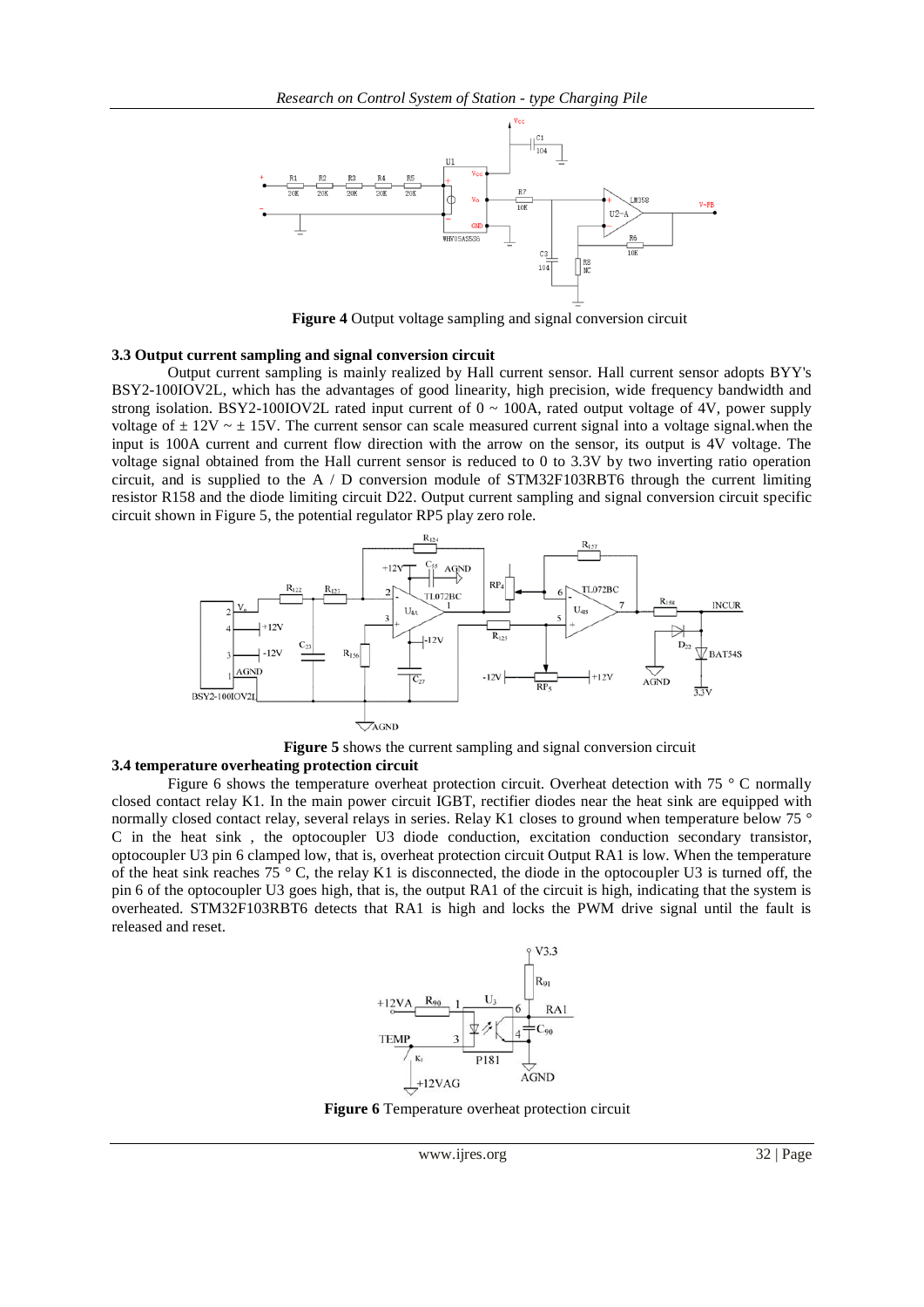#### **3.5 communication interface circuit design**

The distance between the host computer and the charging pile is relatively far away, and a host computer needs to control several charging piles. So there is the serial communication RS485 interface circuit between charging pile control system and the host computer, STM32F103RBT6 chip and M453VE6AE chip communicate with RS485 communication mode, the communication between the two chips baud rate of 9600, 8 data bits , 1 stop bit, no parity bit. Which M453VE6AE chip control panel is the main equipment, STM32F103RBT6 chip control board is the slave. Specific RS485 interface circuit shown in Figure 7.



**Figure 7** RS485 interface circuit

M453VE6AE chip and display communicate with the use of RS232, maximum communication speed of RS232 is 19.2K / s, which meet the system design requirements. The system uses half-duplex communication mode, and through the level conversion chip SP3232E M453VE6AE and display the level of the agreement, the specific RS232 serial communication interface circuit shown in Figure 8.



**Figure 8** RS232 serial communication interface circuit

M453VE6AE chip has a CAN communication. It is CAN2.0B communication protocol between module.Charging pile and BMS communication network . During the charging process, the charging pile and BMS monitor the voltage, current and temperature parameters, while the BMS manages the entire charging process. The CAN communication network between the charging pile and the BMS shall be composed of the charging pile and the BMS two nodes. Data transmission using the low byte to send the first format, charging pile and BMS communication between the rate of 250Kbit / s. CAN bus because of its fast, low price, simple wiring and other advantages are widely used, CAN bus interface circuit shown in Figure 9.



**Figure 9** CAN bus interface circuit

www.ijres.org 33 | Page